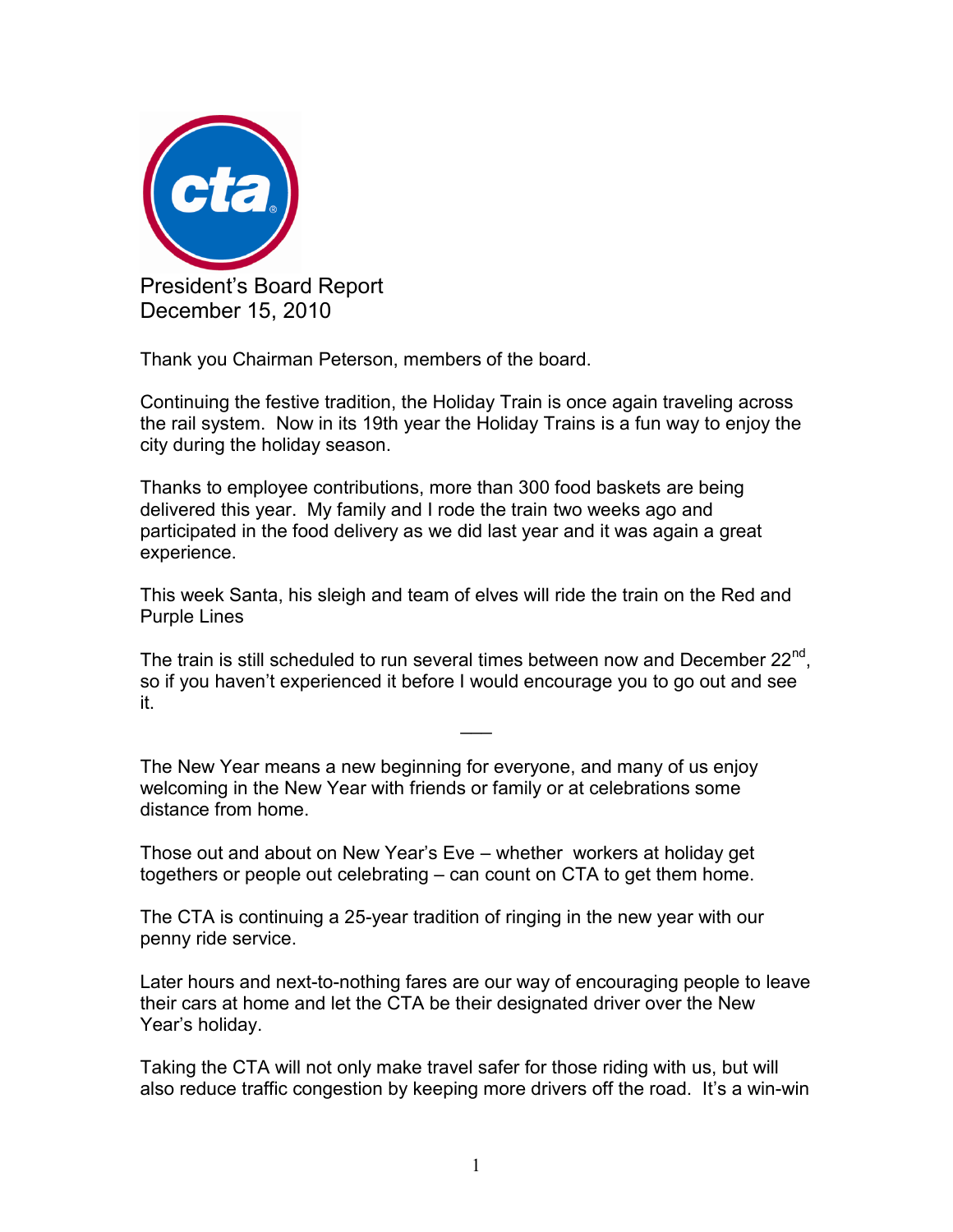situation that we feel will make celebrations more enjoyable by taking the worry out of driving and parking.

 $\overline{\phantom{a}}$ 

Although 2010 was a challenging year financially, I am happy to let the board know that we have continued to manage our costs carefully and remain on track to finish this year with a balanced budget.

As this year comes to a close, I believe that we can be proud of what we have accomplished this year despite our financial difficulties.

As you all know, in February we had to reduce service in order to balance the budget.

We designed a plan to retain as much service as possible for riders, while reducing costs and maximizing efficiency. By reducing the frequency of service during off-peak hours, and trimming hours of operation, we were able to keep the number of routes and services being eliminated to a minimum.

Although buses and trains are a little more crowded these days, and some routes start later and end earlier, everywhere that had service last year, continues to have it today.

Bus Tracker continues to be a popular and highly functional tool for our riders. In addition to convenience, it adds a level of safety by minimizing the wait time for those traveling outside of their routine either late at night or on those dreaded winter days like those we are currently experiencing when the weather is bitterly cold.

Throughout this year the text capability has proven to be perhaps one of the most beneficial tools we've launched. This feature expanded the benefits of Bus Tracker to a larger percentage of our customers. By sending a text message to CTA, you can receive the estimated arrival times of the next two buses at your bus stop.

The prototypes of the new 5000 Series Rail Cars have been making their way around the rail system to be tested on every line through the year.

Currently they are out on the Brown Line after completing runs on the Orange, Blue, Green and Red lines.

The 10 prototype rail cars are being tested to determine how they perform when operating in the conditions that the fleet is subjected to throughout the year.

The 5000 series cars will replace rail cars that are more than 40 years old.